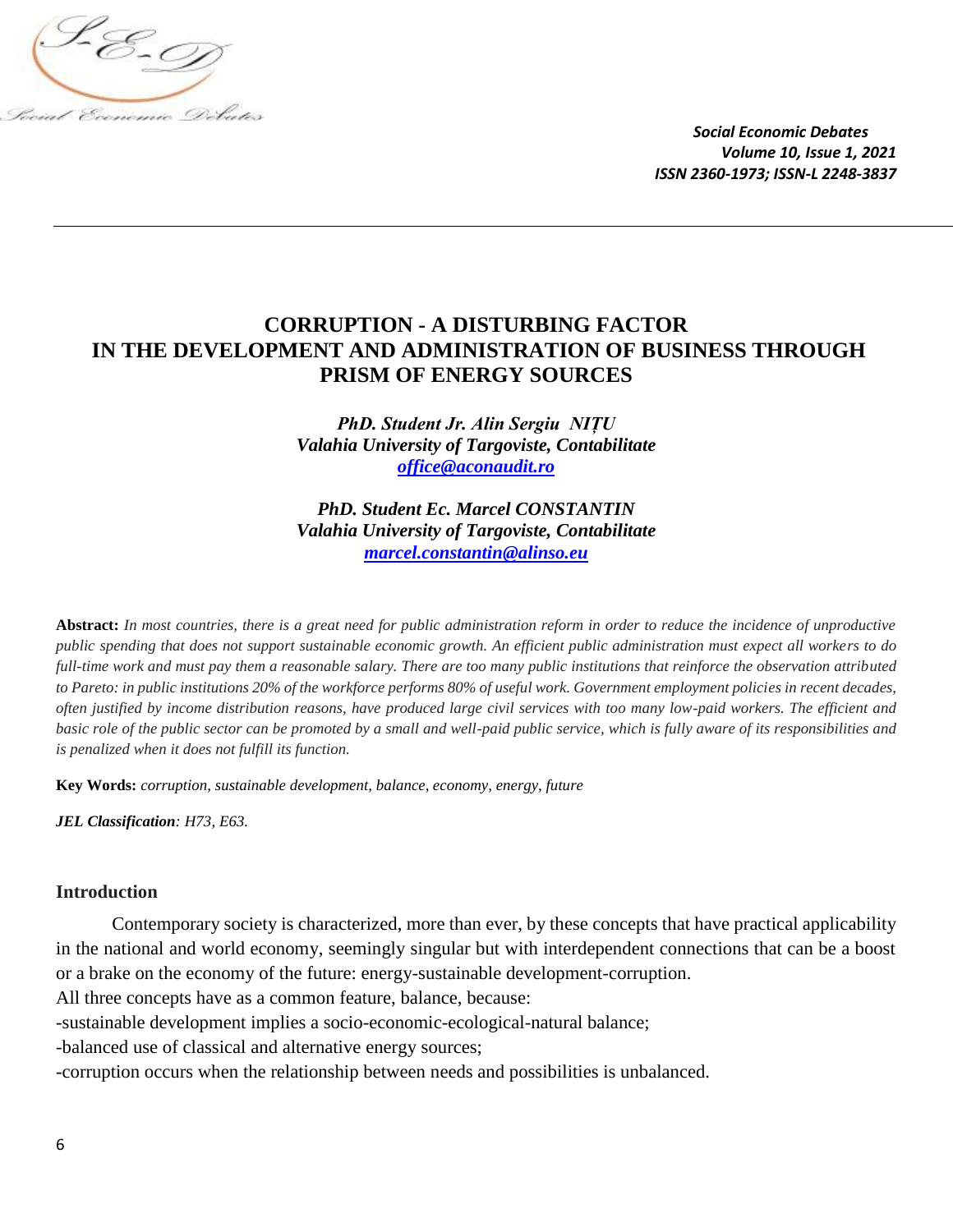

Approaching these concepts must start from the hypothesis that the irrational satisfaction of current needs can compromise the satisfaction of the needs of our descendants and why not even recognize the existence of people on this earth, according to more or less alarmist theories.

Regarding corruption and the impact on the development and management of sustainable business, two main ideas can be extracted.

The first, which assumes that the phenomenon of corruption negatively affects sustainable economic development and the natural environment. In support of this hypothesis can be given as an example the uncontrolled deforestation of forested areas of Romania, which, in the pursuit of profit, have generated major economic and natural imbalances. In the deforested areas, natural cataclysms (landslides, floods, etc.) took place, which generated losses of human lives and material destruction, whose restoration costs far exceed the profits obtained. All these actions could not be done without the agreement of some governmental or institutional factors, tacit or not, which were based on some financial advantages with a corrupt substratum.

The second direction starts from the premise that the phenomenon of corruption can solve certain economic and social shortcomings in the case of at least democratically deficient governments. In underdeveloped countries, where poverty is the order of the day, institutionalized corruption can seemingly create jobs and profits without taking into account the prospect of the future. In this case, the above example can be eloquent, because there is a current that claims that intensive logging has a beneficial role on budget revenues.

The media reports daily on the struggle of companies interested in obtaining contracts for the construction of energy infrastructure and exploitation of natural energy resources, where an important role is played by the political factor. Corruption in this sensitive area is given by governmental factors, politically dominated, which through interventionist means intertwine with economic actors through the market mechanism, more or less free.

From the perspective of business risk management, corruption increases the costs and risks associated with the business, discourages investment, hinders economic growth, distorts prices, blocks economic development and corrupts government procurement processes.

According to a U.S. State Department study called "Fighting Corruption Globally – Business Risk Management," corruption increases the cost of a business by at least 20%. As a result, honest and efficient employees and citizens are discouraged. Corruption begins with petty acts and evolves to larger activities and increased tolerance of these practices, to the penalization of the honest and to the acceptance by society of a program of incentives with harmful effects.

Nowadays, businessmen often face difficult challenges, seemingly impossible to overcome in an attempt to ensure not only prosperity, but also the survival of their business. Eliminating corruption is almost, an impossible challenge. Although eradicating a practice that has affected civilisation since its inception seems impossible, the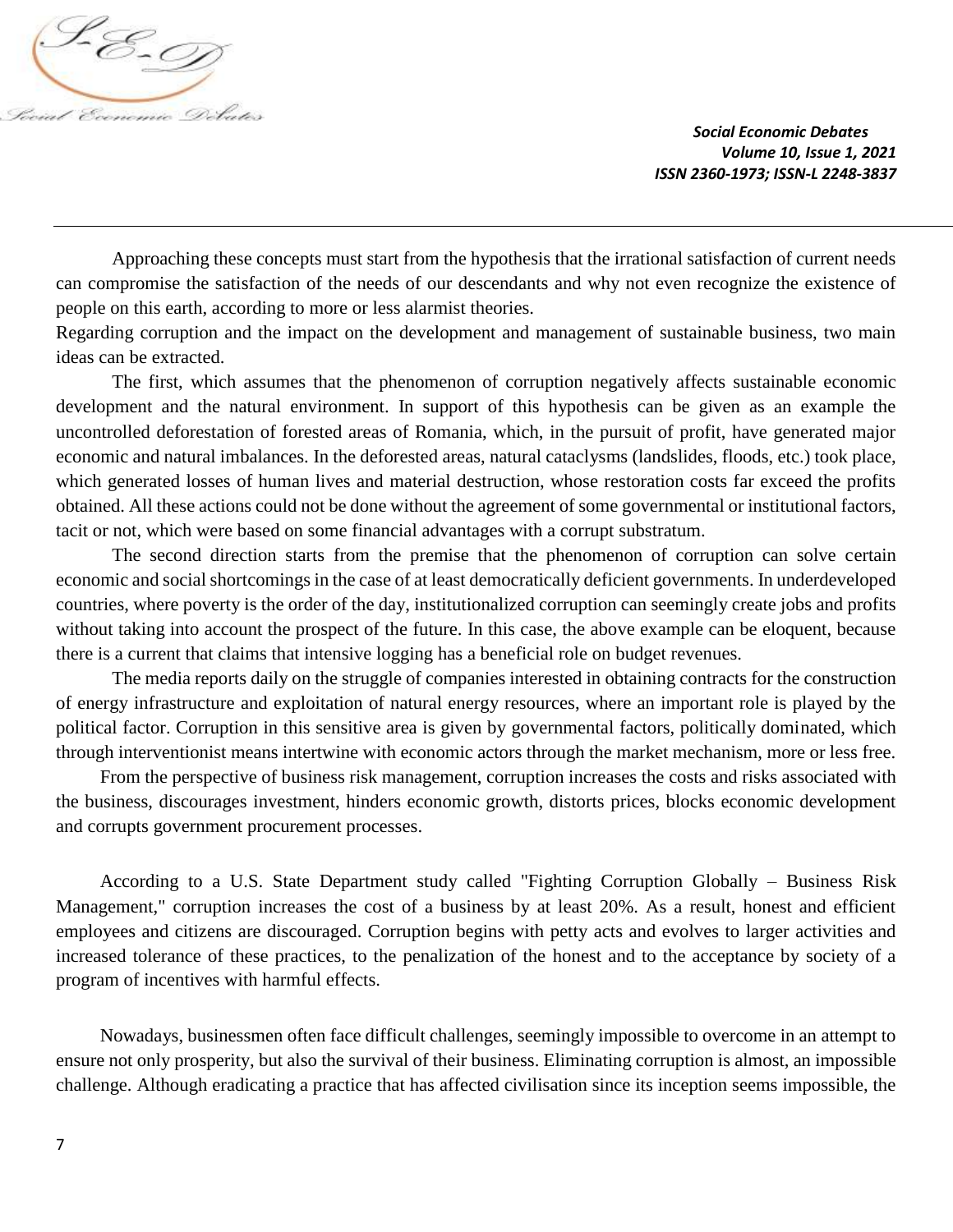

level at which corruption affects people, reduces the credibility of institutions and blocks businesses, can be significantly reduced.

Business representatives are directly aware of the burden of corruption. Because of corruption, there are poor quality infrastructure and products that put safety at risk. Corruption undermines the credibility of civil and criminal courts and allows the actors of the economy, from dishonest bureaucrats to organised, violent criminal groups, or even terrorists, to gain influence.

Countries where corruption is considerable, have slower-growing economies and face serious criminal problems. Their citizens are disappointed with governments and the international reputation of countries is suffering. Corruption hinders innovation and decreases the competitiveness and efficiency of the business environment.

In order to be successful in the fight against corruption, it will require substantial measures at national and international level to ensure the progress that companies, countries and their citizens deserve and to which they are entitled. For these nations to fully prosper, they must not only fully enforce the standards on the fight against corruption and transparency, but also enable civil society to fulfil its important and proper role of ensuring the integrity of the authorities and increasing transparency, for the benefit of the citizens. Taking these measures will ensure not only the adoption of appropriate laws, but also their application and compliance by the police and the courts, and the fact that civil society will be allowed to publicly present those who do not adhere to these standards.

According to a recent study by Transparency International, corruption affects a high percentage of development projects financed from European funds in Eastern European countries, which significantly reduces the beneficial impact that these investments could have on the economy of those countries. Corruption affects all segments of society, which is why its eradication becomes a systemic problem. Thus, the societal forces will militate for the eradication of the causes that favor the corpution, which involves inventions in digitization, computerization, monitoring, identification of risk areas in the production of acts of corpution.

But it is not just governments that need to act. The most affected by corruption are the representatives of the companies and the population. They are the ones who use non-compliant products who pay bribes for basic services and who are not given justice when they request it. We therefore believe that civil society, which includes but is not limited to non-governmental organisations, has a key role to play. We believe that the representatives of the civil society must be observers at the level of the society, but also active participants in the anticorruption initiatives, as the efforts to limit corruption are intensified.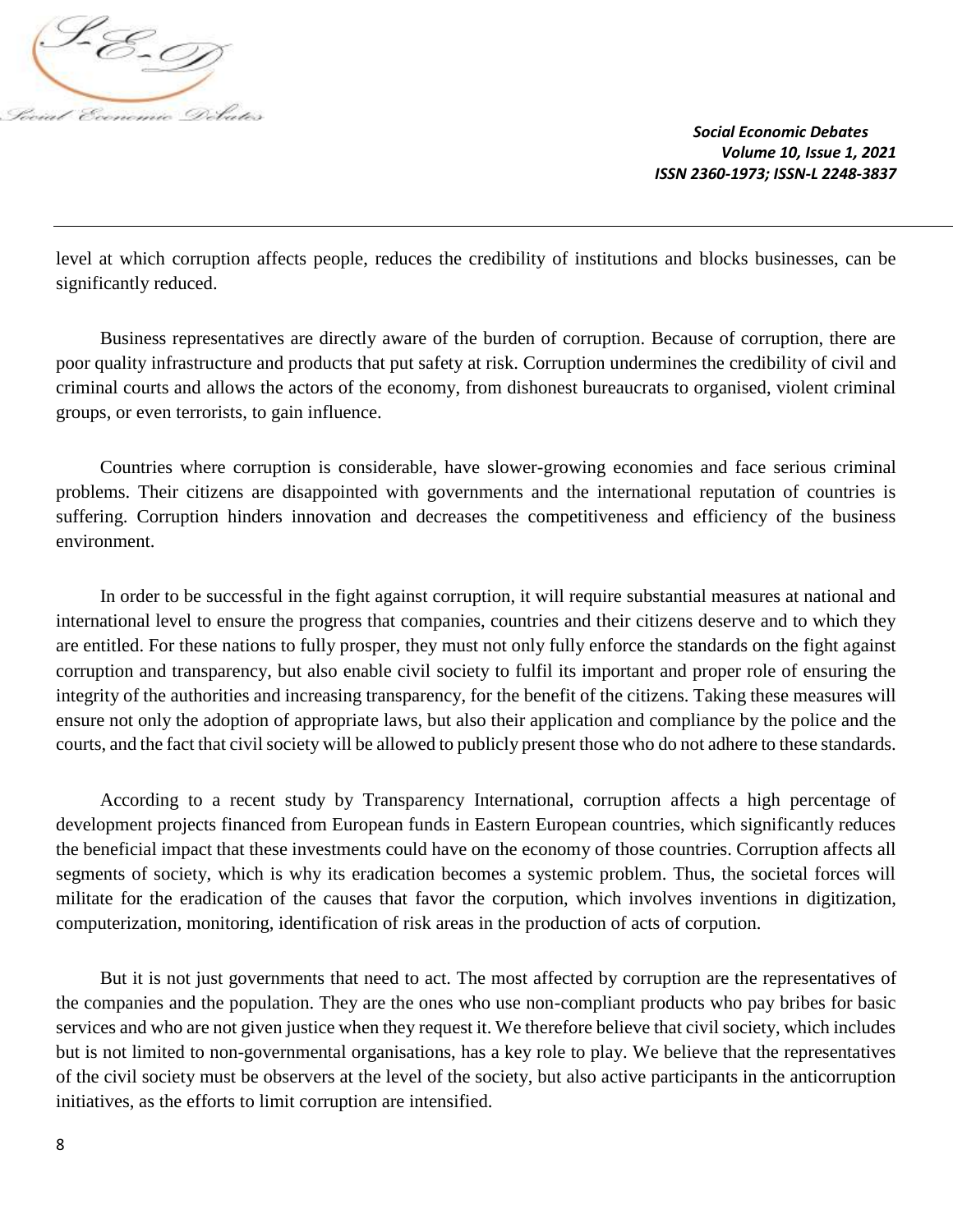

Along with serious monitoring of the application of these rules and standards, a robust capacity is needed to hold to account and prosecute the corrupt, and there is a need for illicitly obtained assets to be returned, to the greatest extent possible, to victims of corruption.

In order to eliminate corruption from the root, we need a two-fold approach: the authorities must prosecute the corrupt, from dignitaries to small officials, and civil society must function freely in order to change attitudes, from those of ordinary citizens to those of ordinary citizens to those of dignitaries.

Corruption is an extremely broad problem, and the benefits of reducing its negative effects are equally great. In order to eradicate corruption, convergent and joint actions of several institutions are impugned to remove, first of all, the causes and then to identify measures to punish those who produce corpution deeds.

#### **Collective redress against corruption**

The public sector, the business sector and representatives of civil society must work together to set standards of integrity and apply sanctions and incentives in order to achieve visible results in the fight against corruption. The question of whether there is a side of the private sector aimed at combating corruption cannot be answered categorically with 'yes' or 'no'. Despite strong moral issues and strong arguments about the long-term profitability of the fight against corruption, its existing framework in the private sector persists, to one degree or another, almost everywhere. An attitude of integrity in the private sector can only go viral by establishing sanctions and incentives. When the possibility of detection and application of dissuasive sanctions becomes imminent, companies will be determined to counter the phenomenon of corruption. Even for companies operating in environments free of daunting penalties and/or with little chance of being caught, an upright attitude can guarantee a sustainable profit in the long run. On the one hand, in the fight against corruption, incentives can be an alternative through tangible advantages, granted to companies of integrity and responsibility. Therefore, stakeholders in the public and private sectors, as well as civil society, can establish and apply sanctions and incentives to fight corruption both to companies, their representatives, and to associates, so that the fight against corruption becomes, more and more, a business decision of the day, while supporting the moral desire to do what is right.

Among the types of sanctions and incentives to fight corruption in business applied to different sectors we identify:

• Public Sector (government institutions, intergovernmental organisations, etc.): a government institution can impose a fine on a company caught bribing a public official.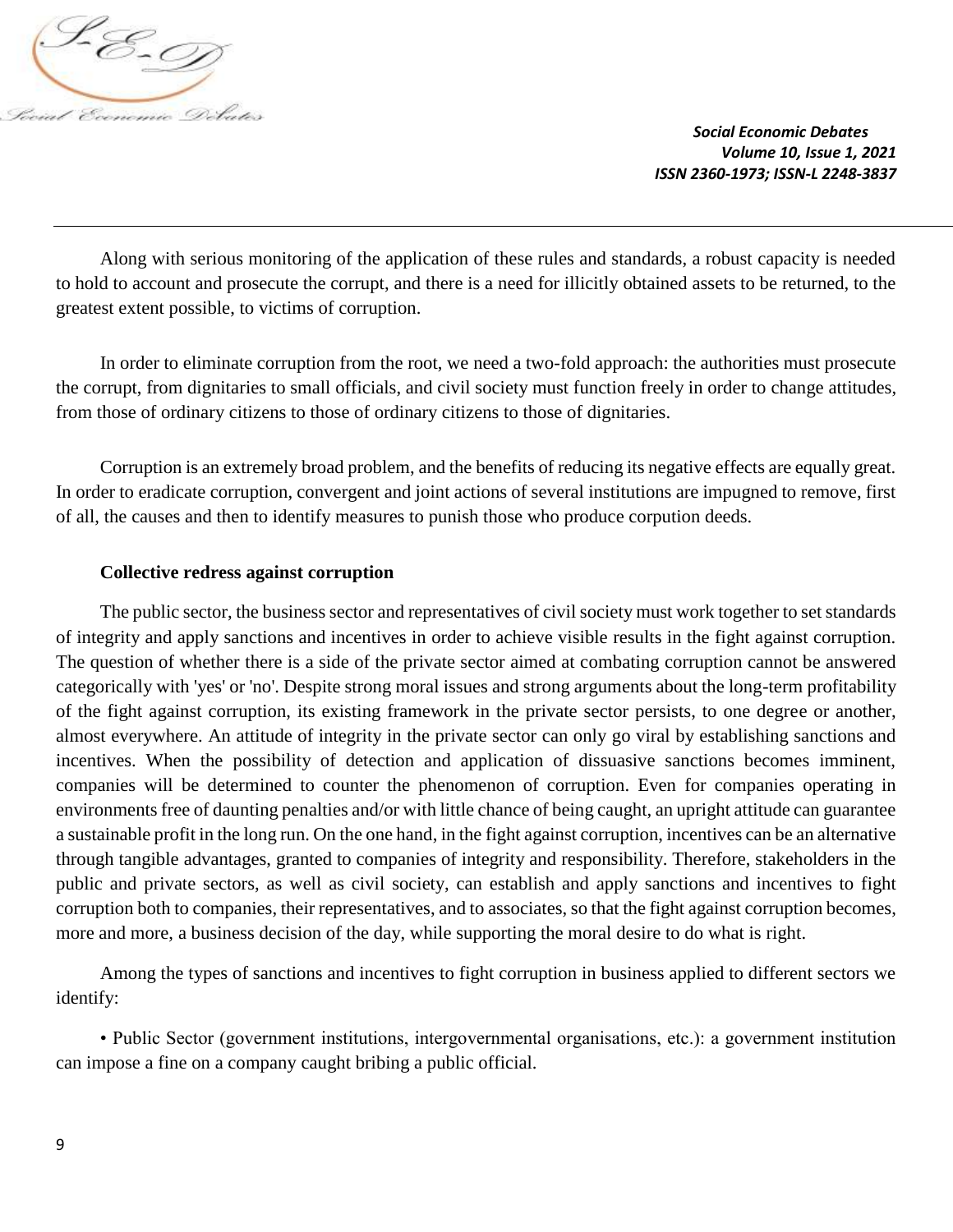

• Private Sector (companies, investors, etc.): a large company may prefer a particular supplier due to its ethical code, anti-corruption attitude and exceptional compliance programs.

• Civil Society (civil society organizations, business associations, media, etc.): civil society organizations can make public certain cases of corruption, thus affecting the reputation of corrupt companies.

There are three main categories of anti-corruption sanctions and incentives:

• Legal sanctions and incentives are a series of financial and non-financial measures implemented mainly through legal provisions.

• Trade sanctions and incentives are a series of measures implemented mainly in business relationships.

• Sanctions and reputational incentives are a series of measures implemented in particular through the publication of the companies' anti-corruption report.

It should be borne in mind that the selection of sanctions and incentives applied depends not only on the stakeholders, but also on the local context, depending on which the type and scope of the measures used by the stakeholders are determined. In both areas of strong governance and weak governance, public sector stakeholders have enormous potential to motivate the fight against corruption either by applying sanctions and incentives or by facilitating the application of measures by the private sector and civil society. Equally, stakeholders in the private sector are a key factor in forming an upright business environment by applying sanctions to those who do not comply with integrity standards and applying incentives to those who comply with them, as well as facilitating the application of measures by civil society or the public sector. On the other hand, the stakeholders in civil society themselves have a special role to play in determining the fight against corruption, not only through sanctions and incentives targeting the reputation of companies / companies, but more precisely by promoting and monitoring the application of sanctions and legal and commercial incentives by the public and private sector.

The first step in determining the fight against corruption in business is to clearly state what is expected of companies and their representatives. An integrity standard, to which companies and their representatives adhere, serves as an objective criterion for evaluating business performance. This standard of integrity can become a legal standard (in the public sector), can become a code of conduct for business partners (in the private sector), can take the form of a recommendation of good practice (in civil society) or it can take various other forms agreed by the three sectors. An anti-corruption approach that uses only sanctions is insufficient, which is why stakeholders should apply a complementary approach that raises not only the financial, social and psychological costs of corruption, but also the benefits of those who remain/become integral. Similarly to the sanctions approach, it is important to increase not only the financial benefits, but also the social and psychological benefits when applying incentives.